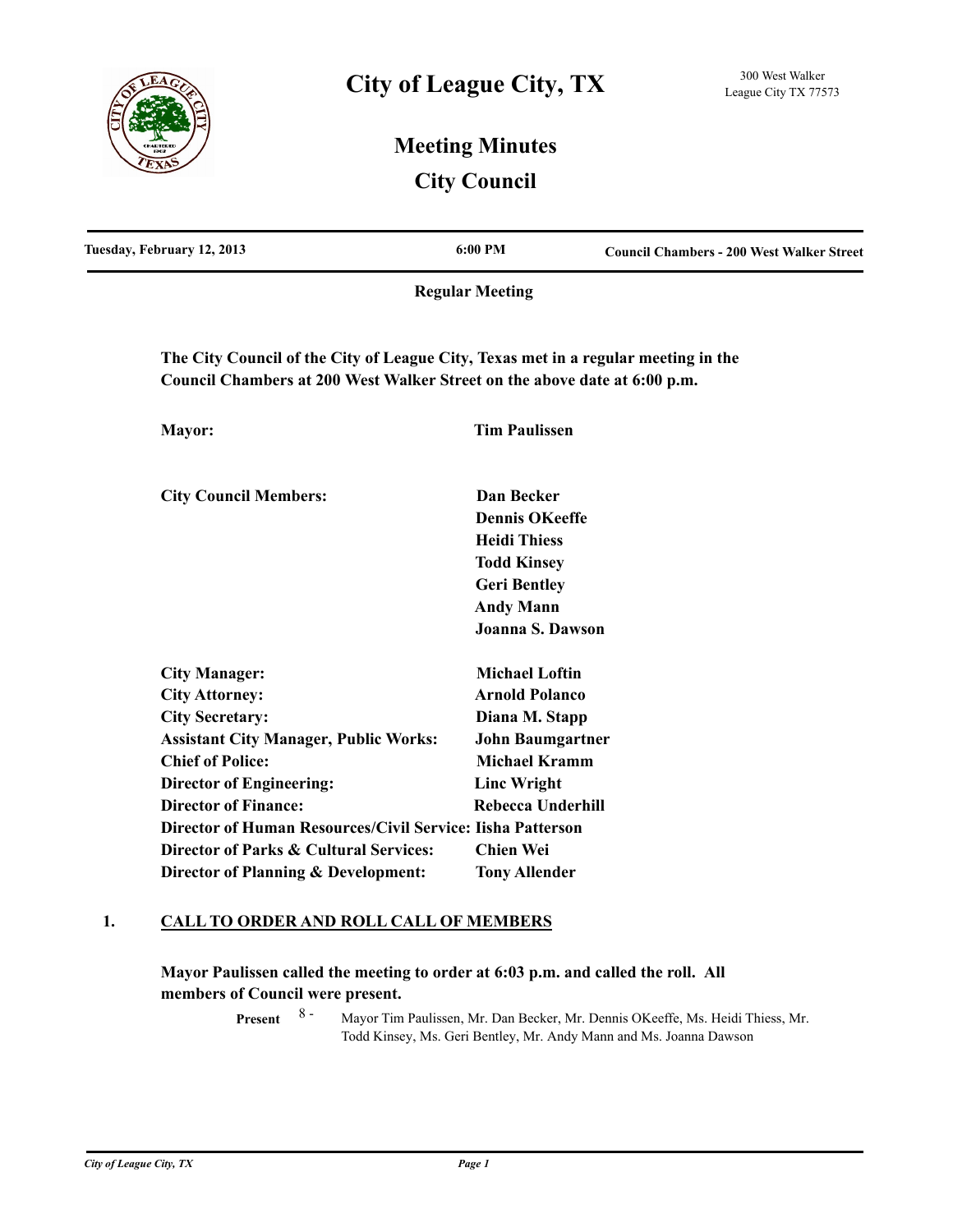#### **INVOCATION, PLEDGE OF ALLEGIANCE TO THE U.S. FLAG AND PLEDGE OF ALLEGIANCE TO THE TEXAS FLAG 2.**

**The invocation was given by Rev. Kellen Catlin of Dominion Church. Mayor Paulissen led in the pledges of allegiance to the flags.**

**Mayor Paulissen said before we get started we're going to do a little housekeeping, and I will need Council's support on a vote on this. We are going to limit the debate to three minutes per queue, and you will have three queues per agenda item. I am going to give Heidi one exception, she has already planned a little dissertation. If everybody is good with that, will you please vote on that?**

**The motion passed by the following vote:**

**For:** 8 -

Mayor Paulissen, Mr. Becker, Mr. OKeeffe, Ms. Thiess, Mr. Kinsey, Ms. Bentley, Mr. Mann and Ms. Dawson

### **3. APPROVAL OF MINUTES**

**3A. [13-0780](http://leaguecity.legistar.com/gateway.aspx?m=l&id=3628)** December 10, 2013 Work Session

**Pulled**

**3B. [13-0781](http://leaguecity.legistar.com/gateway.aspx?m=l&id=3629)** December 11, 2012 Regular Meeting

**Approved**

**Mayor Paulissen said Item 3A is being pulled for correction of the meeting date and will be on the next agenda. He asked if there were any corrections to Item 3B. He said hearing none, these minutes are approved.**

### **4. APPOINTMENTS, PROCLAMATIONS, PRESENTATIONS, AWARDS**

**4A. [13-0796](http://leaguecity.legistar.com/gateway.aspx?m=l&id=3644)** Presentation of a proclamation declaring February 24, 2013 "Boy Scout Troop 609 Day" in League City (Mayor Paulissen)

**Members of Boy Scout Troop 609 were present to receive the proclamation.**

**4B. [13-0765](http://leaguecity.legistar.com/gateway.aspx?m=l&id=3613)** Recognition of Officer Christy Galyean and Officer Reagan Pena for their work on the National Night Out program that led to League City being nationally recognized by Town Watch for outstanding participation and Project 365 (Chief of Police)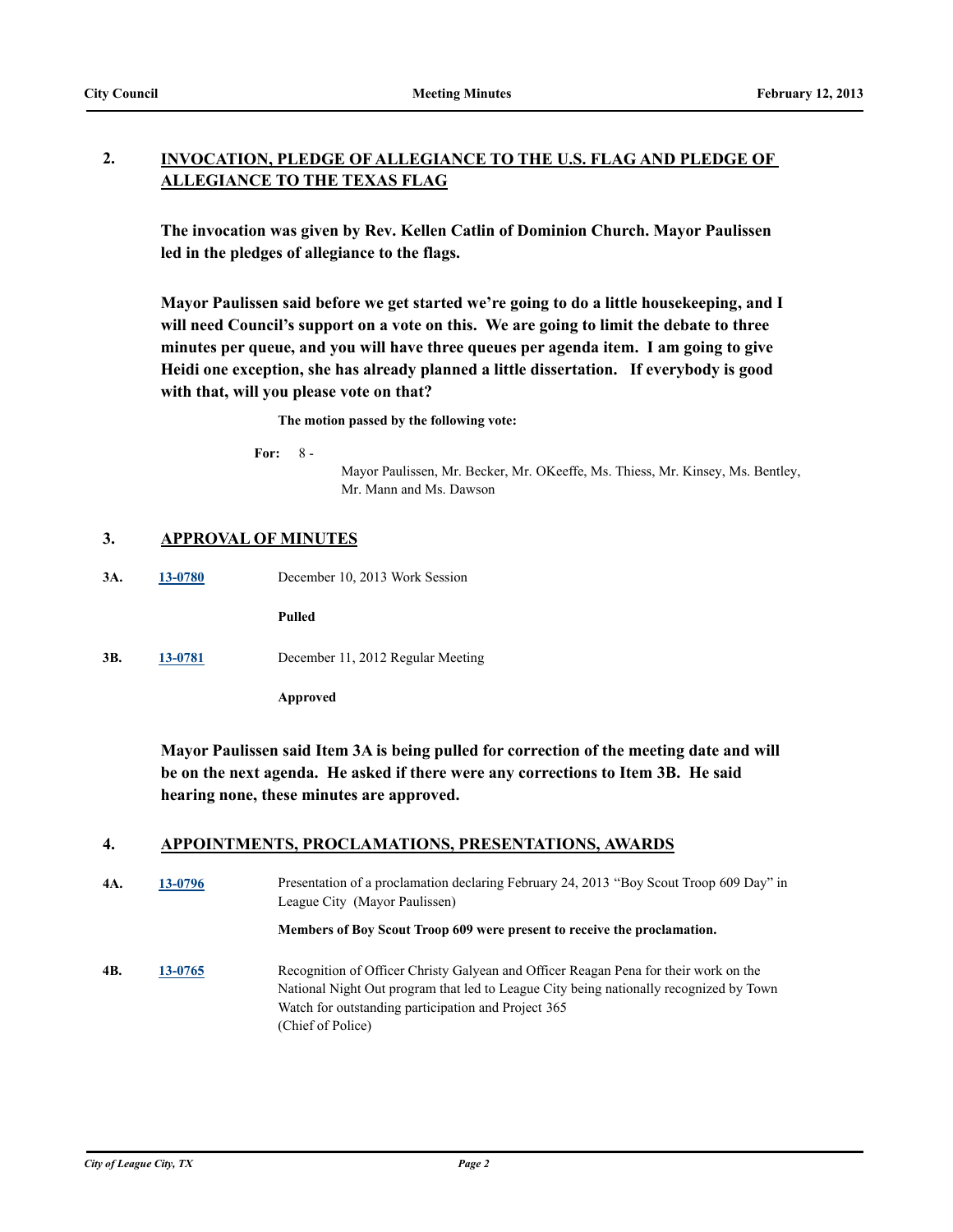| 4C. | 13-0784 | Consider and take action on appointments to Boards and Committees (Mayor Paulissen)                                                                                                                                                                                                                                                                                                                                                                                                                                                                                                                             |
|-----|---------|-----------------------------------------------------------------------------------------------------------------------------------------------------------------------------------------------------------------------------------------------------------------------------------------------------------------------------------------------------------------------------------------------------------------------------------------------------------------------------------------------------------------------------------------------------------------------------------------------------------------|
|     |         | ANIMAL SHELTER ADVISORY COMMITTEE<br><b>Mayor's appointees:</b>                                                                                                                                                                                                                                                                                                                                                                                                                                                                                                                                                 |
|     |         | <b>Position 3. Shelter Representative</b><br>Kim Schoolcraft (Term expires 12/31/13)<br>Position 4. Animal Organization Representative Erica Johnson (Term expires 12/31/14)                                                                                                                                                                                                                                                                                                                                                                                                                                    |
|     |         | <b>LEAGUE CITY ETHICS REVIEW BOARD</b>                                                                                                                                                                                                                                                                                                                                                                                                                                                                                                                                                                          |
|     |         | <b>Council Position No. 3 Appointee</b><br>(Term expires $12/31/13$ )<br><b>Council Member Thiess has appointed Mark Eikenberry</b>                                                                                                                                                                                                                                                                                                                                                                                                                                                                             |
|     |         | A motion was made by Mr. OKeeffe, seconded by Ms. Dawson, to approve Mayor<br>Paulissen's appointments to the Animal Shelter Advisory Committee and Council<br>Member Thiess' appointment to the League City Ethics Review Board. The motion<br>passed by the following vote:                                                                                                                                                                                                                                                                                                                                   |
|     |         | $8 -$<br>For:                                                                                                                                                                                                                                                                                                                                                                                                                                                                                                                                                                                                   |
|     |         | Mayor Paulissen, Mr. Becker, Mr. OKeeffe, Ms. Thiess, Mr. Kinsey, Ms. Bentley,<br>Mr. Mann and Ms. Dawson                                                                                                                                                                                                                                                                                                                                                                                                                                                                                                       |
| 4D. | 13-0787 | Consider and take action on a resolution endorsing the appointment of a Board Member to the<br>Galveston County United Board of Health to fill an unexpired term (Mayor Paulissen)                                                                                                                                                                                                                                                                                                                                                                                                                              |
|     |         | Galveston County Commissioners Court approved a recommendation for the<br>appointment of Mr. Tim Rainey from the Village of Tiki Island as the Municipality<br>representative to complete a term that will expire April 30, 2013. The appointment<br>needs confirmation by member governments of the Health District.                                                                                                                                                                                                                                                                                           |
|     |         | A motion was made by Mr. OKeeffe, seconded by Ms. Dawson, to approve Resolution<br>No. 2013-05 endorsing the appointment of Mr. Tim Rainey to the Galveston County<br>United Board of Health. The motion passed by the following vote:                                                                                                                                                                                                                                                                                                                                                                          |
|     |         | $8 -$<br>For:<br>Mayor Paulissen, Mr. Becker, Mr. OKeeffe, Ms. Thiess, Mr. Kinsey, Ms. Bentley,<br>Mr. Mann and Ms. Dawson                                                                                                                                                                                                                                                                                                                                                                                                                                                                                      |
| 5.  |         | PUBLIC HEARING AND ACTION ITEMS FROM PUBLIC HEARING                                                                                                                                                                                                                                                                                                                                                                                                                                                                                                                                                             |
| 5A. | 13-0803 | Hold a public hearing on Special Use Permit Application, SUP12-05 (Big Brothers Road<br>Service and Tire), for a 2,400 square foot auto repair and other heavy vehicle service use on<br>approximately 1.95 acres on property zoned "CG-CRC" (General Commercial with a<br>Commercial Revitalization Overlay), legally described as Block L First Addition to Clear<br>Creek Subdivision 10, of the S.F. Austin League No.3, generally located south of League<br>Street and east of SH 3, with the approximate address being 121 League Street in League<br>City, Texas (Director of Planning and Development) |
|     |         | Planning & Zoning Commission recommended approval 6-0-0 on 01/07/13.                                                                                                                                                                                                                                                                                                                                                                                                                                                                                                                                            |
|     |         | Mayor Paulissen opened the public hearing at 6:15 p.m.                                                                                                                                                                                                                                                                                                                                                                                                                                                                                                                                                          |
|     |         |                                                                                                                                                                                                                                                                                                                                                                                                                                                                                                                                                                                                                 |

**No one was present to speak for or against this item.**

**Mayor Paulissen closed the public hearing at 6:15 p.m.**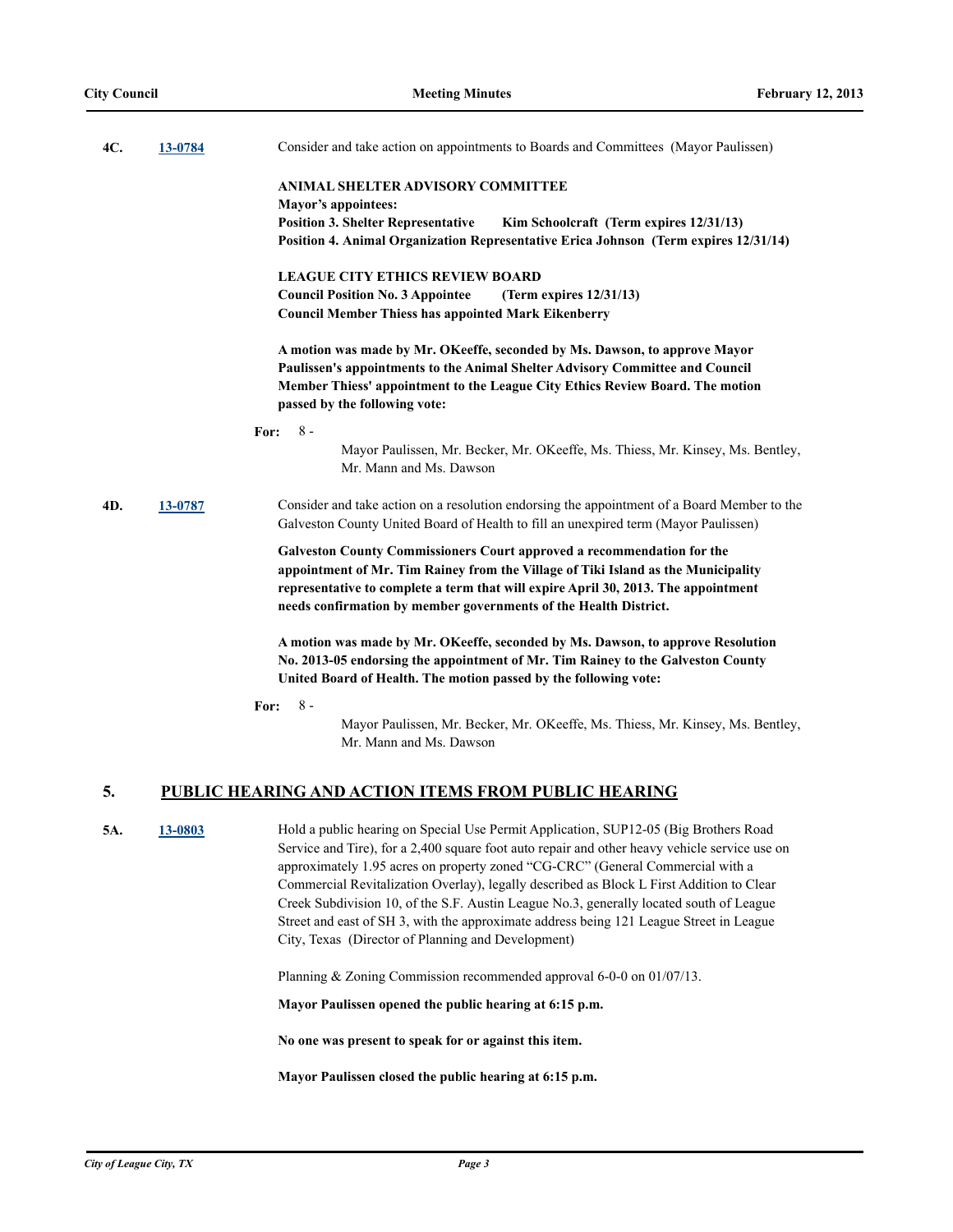| 5B. | 13-0804 | Consider and take action on an ordinance amending Ordinance No.2005-24 for a Special Use<br>Permit Application, SUP12-05 (Big Brothers Road Service and Tire), for a 2,400 square foot<br>auto repair and other heavy vehicle service use on approximately 1.95 acres on property<br>zoned "CG-CRC" (General Commercial with a Commercial Revitalization Overlay), legally<br>described as Block L First Addition to Clear Creek Subdivision 10, of the S.F. Austin League<br>No.3, generally located south of League Street and east of SH 3, with the approximate address<br>being 121 League Street in League City, Texas (Director of Planning and Development)<br>Planning & Zoning Commission recommended approval $6-0-0$ on $01/07/13$ . |
|-----|---------|--------------------------------------------------------------------------------------------------------------------------------------------------------------------------------------------------------------------------------------------------------------------------------------------------------------------------------------------------------------------------------------------------------------------------------------------------------------------------------------------------------------------------------------------------------------------------------------------------------------------------------------------------------------------------------------------------------------------------------------------------|
|     |         | A motion was made by Mr. OKeeffe, seconded by Ms. Dawson, to approve Ordinance<br>No. 2013-08 amending Ordinance No.2005 24 for a Special Use Permit Application,<br>SUP12 05 (Big Brothers Road Service and Tire), for a 2,400 square foot auto repair and<br>other heavy vehicle service use on approximately 1.95 acres on property zoned "CG<br>CRC" (General Commercial with a Commercial Revitalization Overlay), legally<br>described as Block L First Addition to Clear Creek Subdivision 10, of the S.F. Austin<br>League No.3, generally located south of League Street and east of SH 3, with the<br>approximate address being 121 League Street in League City, Texas.                                                               |
|     |         | Mr. Tony Allender, Director of Planning and Development, said we need to clarify a<br>technical issue. Where in the language it says east of SH 3, we need to recognize that is<br>in fact west of SH 3.                                                                                                                                                                                                                                                                                                                                                                                                                                                                                                                                         |
|     |         | The motion passed by the following vote:                                                                                                                                                                                                                                                                                                                                                                                                                                                                                                                                                                                                                                                                                                         |
|     | For:    | $8 -$<br>Mayor Paulissen, Mr. Becker, Mr. OKeeffe, Ms. Thiess, Mr. Kinsey, Ms. Bentley,<br>Mr. Mann and Ms. Dawson                                                                                                                                                                                                                                                                                                                                                                                                                                                                                                                                                                                                                               |
| 5C. | 13-0783 | Hold a public hearing on Special Use Permit Application, (SUP12-06 League City RV<br>Resort), for a recreational vehicle park use on approximately 17.86 acres on property zoned<br>"CG" (General Commercial), legally described as Abstract 19 Perry and Austin E $\frac{1}{2}$ Lot 5<br>Addition A Dickinson, Lot 9 (9-0-3), & Lot 9 (9-0-4), generally located north of League City<br>Parkway, east of SH 3, and west of Dickinson Avenue in League City, Texas (Director of<br>Planning and Development)                                                                                                                                                                                                                                    |
|     |         | Planning & Zoning Commission recommended approval 6-0-0 on 01/07/13.                                                                                                                                                                                                                                                                                                                                                                                                                                                                                                                                                                                                                                                                             |
|     |         | Mayor Paulissen opened the public hearing at 6:18 p.m.                                                                                                                                                                                                                                                                                                                                                                                                                                                                                                                                                                                                                                                                                           |
|     |         | No one was present to speak for or against this item.                                                                                                                                                                                                                                                                                                                                                                                                                                                                                                                                                                                                                                                                                            |
|     |         | Mayor Paulissen closed the public hearing at 6:18 p.m.                                                                                                                                                                                                                                                                                                                                                                                                                                                                                                                                                                                                                                                                                           |
| 5D. | 13-0786 | Consider and take action on an ordinance amending Ordinance No.2005-24, for a Special Use<br>Permit, (SUP12-06 League City RV Resort), for a recreational vehicle park use on<br>approximately 17.86 acres on property zoned "CG" (General Commercial), legally described<br>as Abstract 19 Perry and Austin E 1/2 Lot 5 Addition A Dickinson, Lot 9 (9-0-3), & Lot 9<br>(9-0-4), generally located north of League City Parkway, east of SH 3, and west of Dickinson<br>Avenue in League City, Texas<br>(Director of Planning and Development)                                                                                                                                                                                                  |

Planning & Zoning Commission recommended approval 6-0-0 on 01/07/13.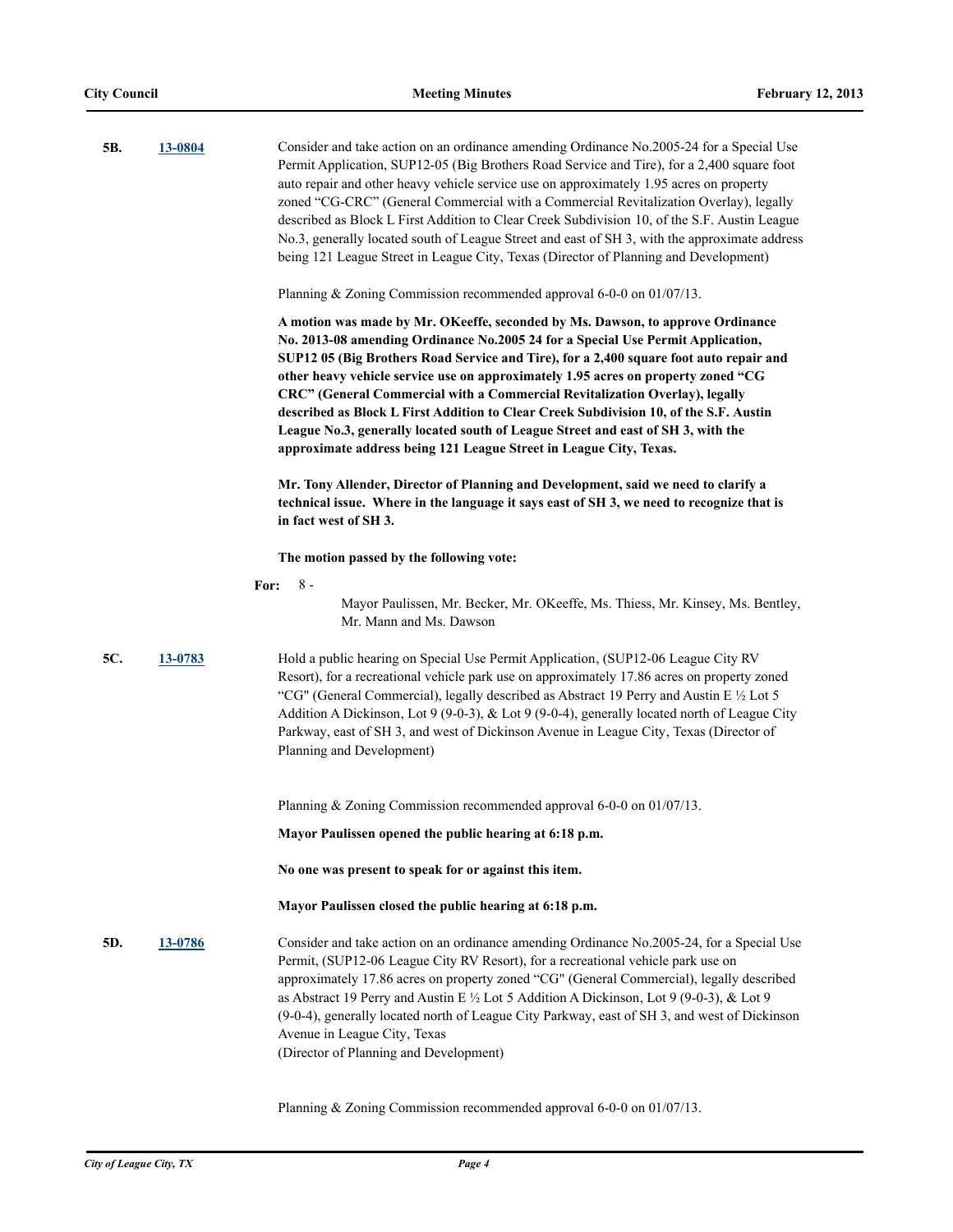**A motion was made by Mr. OKeeffe, seconded by Ms. Bentley, to approve Ordinance No. 2013-09 amending Ordinance No.2005 24, for a Special Use Permit, (SUP12 06 League City RV Resort), for a recreational vehicle park use on approximately 17.86 acres on property zoned "CG" (General Commercial), legally described as Abstract 19 Perry and Austin E ½ Lot 5 Addition A Dickinson, Lot 9 (9 0 3), & Lot 9 (9 0 4), generally located north of League City Parkway, east of SH 3, and west of Dickinson Avenue in League City, Texas. The motion passed by the following vote:**

**For:**  $8 -$ 

> Mayor Paulissen, Mr. Becker, Mr. OKeeffe, Ms. Thiess, Mr. Kinsey, Ms. Bentley, Mr. Mann and Ms. Dawson

### **6. CITIZENS REQUEST FOR HEARING BEFORE CITY COUNCIL**

**The privilege of speaking at this time is limited to the following persons: residents, persons having an ownership interest in property or a business located within the City, or their attorneys.**

**A statement of no more than 3 minutes may be made on items of general relevance. There will be no yielding of time to another person. State law prohibits the Mayor and members of the City Council from commenting on any statement or engaging in dialogue without an appropriate agenda item being posted in accordance with the Texas Open Meetings Law. Comments should be directed to the entire Council, not individual members. Engaging in verbal attacks or comments intended to insult, abuse, malign or slander any individual shall be cause for termination of time privileges and expulsion from Council Chambers.**

| <b>NAME</b>            | <b>ADDRESS</b>          | <b>SUBJECT</b>                   |
|------------------------|-------------------------|----------------------------------|
| <b>Mark Eikenberry</b> | 2112 Savanna Court      | Second amendment                 |
| <b>Dianne Robinson</b> | 1271 San Benedetto      | <b>Waste Management Contract</b> |
| <b>Chuck DiFalco</b>   | 2118 Eastland Ct.       | <b>Property Developers</b>       |
| <b>Byron Berry</b>     | 341 Creekside Dr.       | <b>FM518 Median</b>              |
| <b>Lelon Willis</b>    | 717 2nd Street          | <b>Second amendment</b>          |
| Donna Boyd             | 1440 S. Egret Bay Blvd. | <b>Second amendment</b>          |
| <b>Colin Woozey</b>    | 3017 Cloverdale Dr.     | <b>Second amendment</b>          |
| <b>Penny Ignazio</b>   | 6160 Granger Lane       | Agenda Item 12C                  |
|                        |                         |                                  |

**Mayor Paulissen said I am going to suspend the rules and if I don't hear any objection, I am going to move Item 12C forward at this time.**

**12C. [13-0798](http://leaguecity.legistar.com/gateway.aspx?m=l&id=3646)** Consider and take action on a resolution to preserve Second Amendment rights for League City residents (Council Member Thiess and Council Member Kinsey)

> **A motion was made by Mr. Mann, seconded by Mr. Becker, to approve Resolution No. 2013-10 to preserve Second Amendment rights for League City residents.**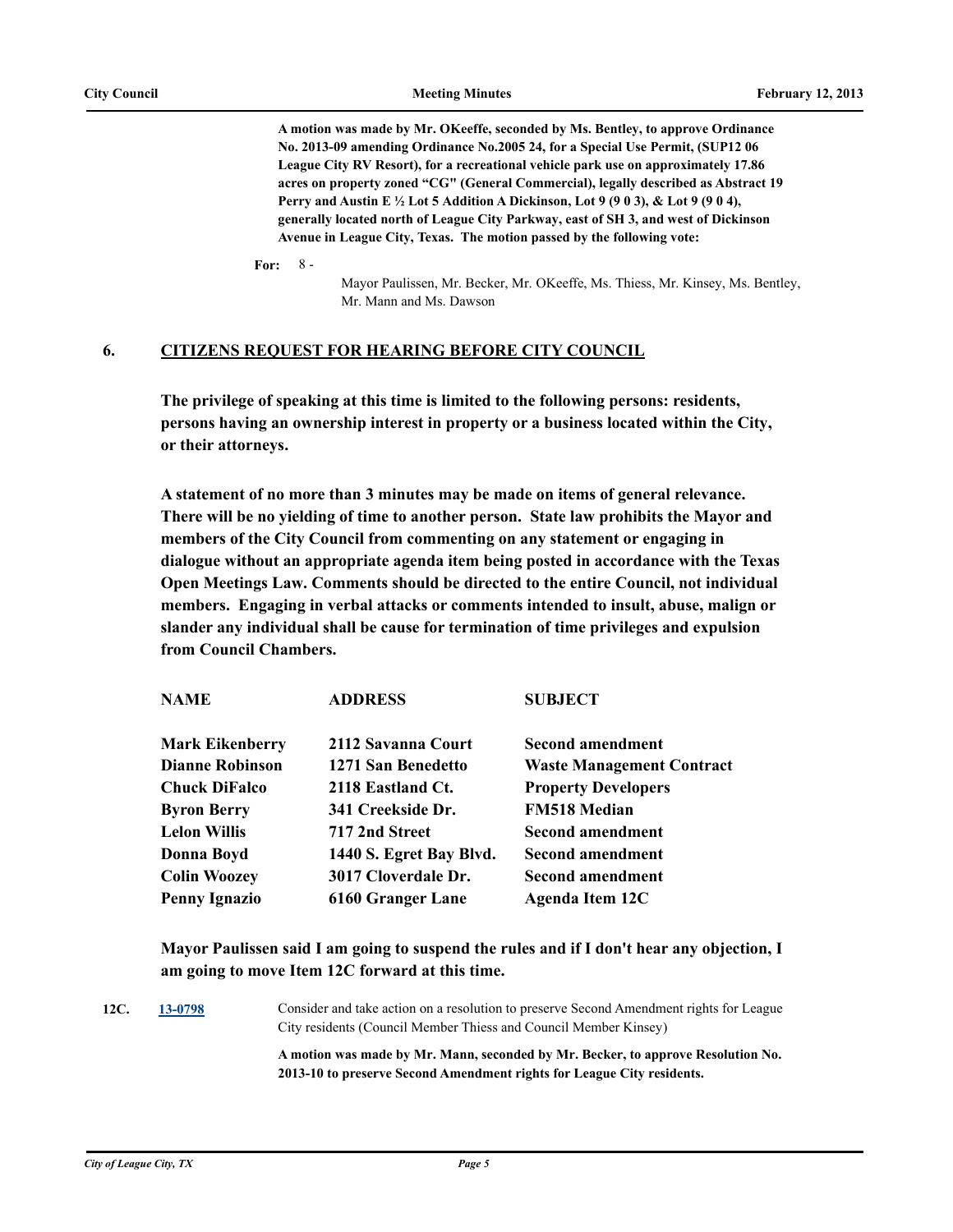**The motion was amended by Mr. Mann, seconded by Mr. Becker, to amend the motion to include changes to the resolution that were requested by Ms. Thiess. The motion passed by the following vote:**

**For:** 7 -

> Mayor Paulissen, Mr. Becker, Ms. Thiess, Mr. Kinsey, Ms. Bentley, Mr. Mann and Ms. Dawson

**Opposed:** 1 -

Mr. OKeeffe

### **7. COUNCIL MEMBERS COMMENTS/REPORTS**

**Announcements concerning items of community interest. No action will be taken or discussed.**

**Dennis OKeeffe said my comments tonight will be an update on FEMA flood maps that are available for review for Galveston County. FEMA is providing a public meeting on Wednesday, February 20 at the League City Civic Center for the public to review and post comments on proposed additions to the Galveston County Flood Plain maps. This meeting is a rare opportunity for the public to compare these revisions to the existing FEMA maps that may have been in place for over a decade. In addition, there will be FEMA staff present to provide computer navigation assistance to teach individuals how to identify specific locations and address lookup on the website. And will provide free copies of your location superimposed on the map, if you so choose. I understand that most of the proposed up plan revisions are a result of modeling the effects of storm surge from Tropical Storm Allison. In the past data was not precise enough to model to predict the effects of flooding from storm surge until technology advanced the use of geographical information systems, commonly known as GIS. They use satellite imagery to compile data sheets. The changes now to river rain flooding predictions, that is the surface runoff into Clear Creek and Dickinson Bayou watersheds, are relatively neutral between the existing and the proposed maps. FEMA staff will also be there to provide information on proposed changes to the FEMA Flood Insurance Policies. I've been hearing things about three strikes, you're out, and grandfathered policies will expire after five years at which time new policy provisions will then apply. I don't know the details, but that is what I am hearing. We need to find out. I think this public meeting is high-priority for everyone regardless of whether you have experienced previous flooding or not, since you may now be included in a flood-prone area and don't know it. Depending on where FEMA locates the base flood elevation boundaries. Again, this meeting is February 20 at the League City Civic Center any time between 2:00 p.m. and 8:00 p.m. I hope to see all of you there and thank all of you for attending the Council Meeting tonight.**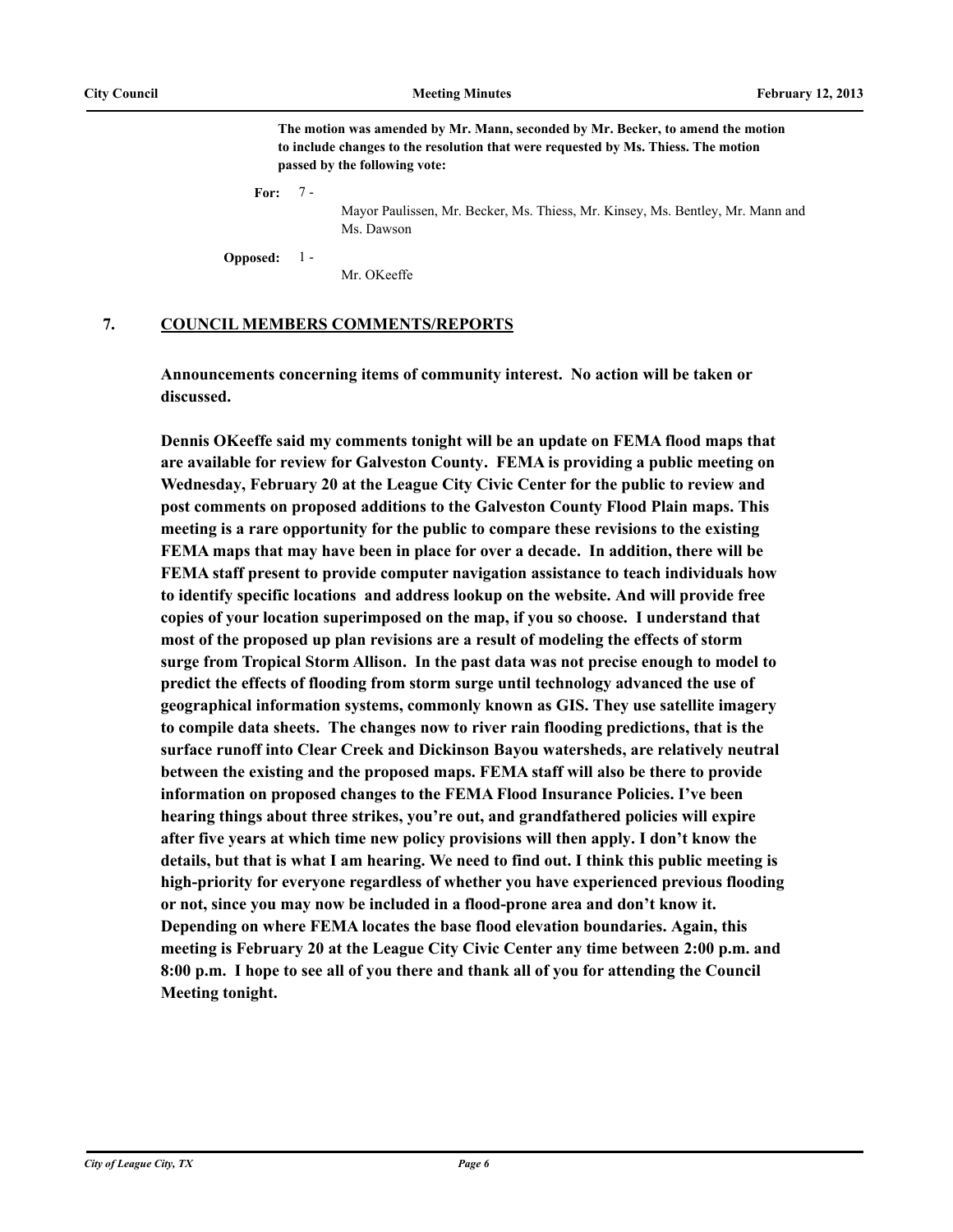**Joanna Dawson said I'm glad to see so many old friends out tonight, all those people who love League City. That is very gratifying. As we approach Valentine's Day, we are sad to tell you that Phyllis Sanborn has had a recent stay in the hospital. Our prayers are with her that she's going to be okay. But we expect that to be true. Valentine's Day is approaching, two days from now, so you better be ready. That's what my husband is telling me. Thank you all for coming tonight and have a great weekend with your Valentine.** 

**Heidi Thiess said I had the honor, along with our City Manager Mike Loftin and Mayor Paulissen to attend the award ceremony for our Volunteer Fire department here in League City. I can't stress to you enough that it is volunteer, because I am so proud of them. These are citizens just like you that really go so many extra miles for us as a community. So I wanted to recognize them. Is there anyone here that is a volunteer firefighter? No? I was going to make you stand up. I told them I was going to be doing this, so for the people who are watching at home, I would like to tell you their names. They may be your neighbor, you may go to school with their children, they might be in your neighborhood. When you see them I ask that you just shake their hand, and thank them for their service to this community because it is truly heroic. For Most Training, Trey Kirkpatrick got that award for 44 trainings in the last year, 52 weeks a year, 44 trainings in the year. The Most Runs were performed by Dean Smith, 444 runs as a volunteer firefighter. The President's Award went to Vice-President Patricia McIntosh. The Past President Award went to Ray Bigonesse. The Chief's Award went to Natalie Perrone. The East District Rookie of the Year is James Werner. The West District Rookie of the Year is Brian Boettger. The Firefighter of the Year was Craig Corder. The Officer of the Year, Lt. Troy Williams. For 5 years of service, Krista Kumahata and Patricia McIntosh. For 10 years of service, Gus Alvarez, Katie Benoit, Capt. Mike Cornitius, Van Darr, Justin Harker, Asst. Chief Jack Helton and Capt. Rick Owens. For 15 years of service, Luigi Fuentes. I always get a little choked up when I talk to first responders because of the sacrifice, not only that they make, but also their families. That goes for our emergency services and for our police department, because they respond and their families pay the price in time and worry. A quote from Chief Kennedy on Ladder 49 says, "People are always asking me how it is that firefighters run into a burning building when everyone else is running out. Courage is the answer." And you live amongst heroes. I wanted to acknowledge them and if you don't mind, give them a round of applause for their accomplishments.**

**Andy Mann had no comments.**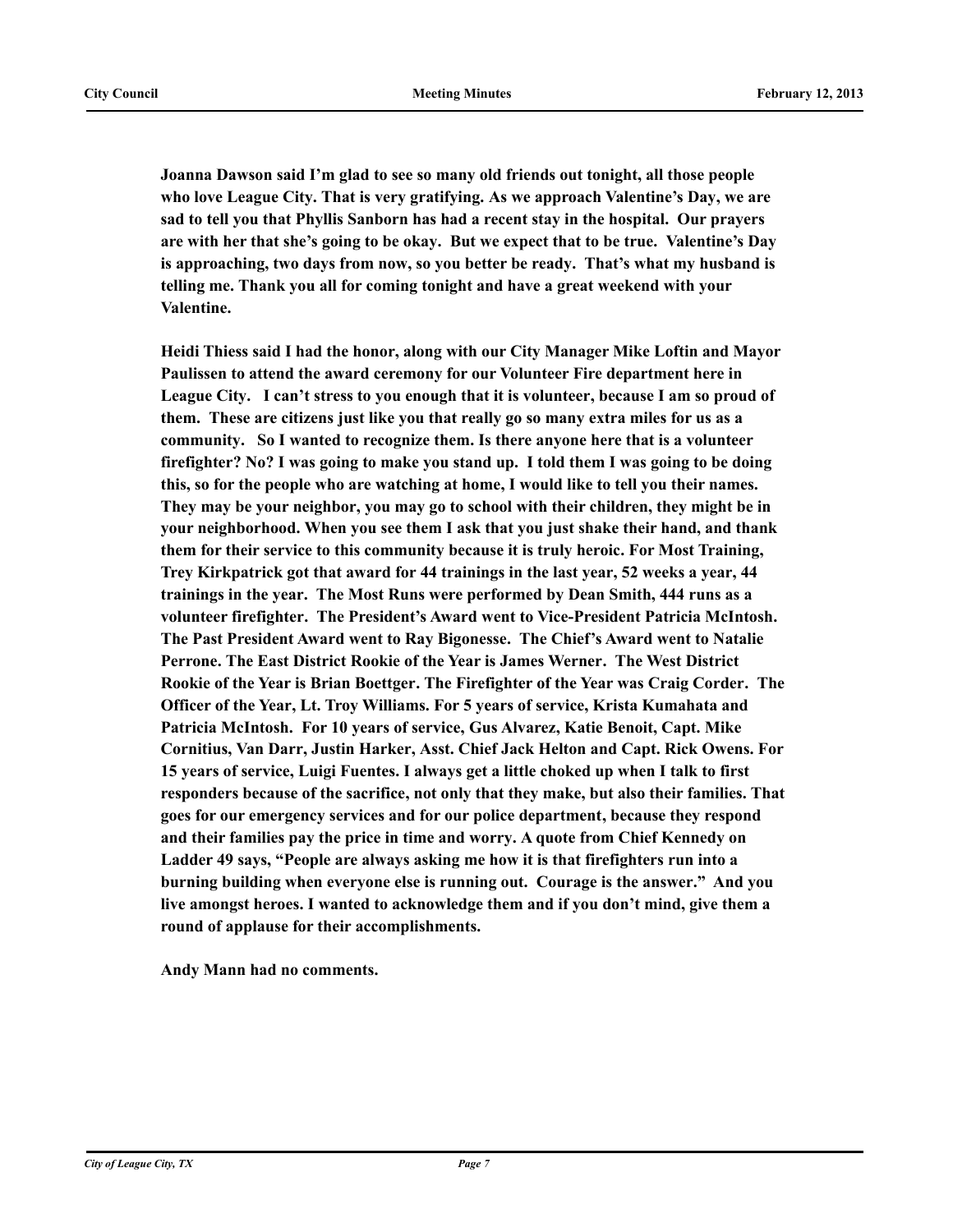**Geri Bentley said I'd like to acknowledge the citizen taxpayer who spoke about the third day of garbage collection. I will take care of that, I will make sure that gets on. The contract was signed before the new council members were seated, therefore we did not have any input in that. I will bring that up because I have the same feeling. Also, there is a situation that occurred between the citizens of Sedona and Butler Road a couple of weeks ago that has been resolved by the citizens themselves. Not everybody is completely happy. It is impossible to make everybody completely happy, but I think the situation is livable for most people. I would like to congratulate all of you for doing that. It is very difficult, the difficult situation here is when the city moves into the country. Most of the people that live on Butler Road bought there because they wanted a little bit of country living. The city has now infringed upon them, which makes it very difficult for some of the homeowners. So I congratulate all of you. I would like to also ask those of you who travel down Butler Road, please slow down. There are children who live there. It is very important that we take that into consideration. Slow down, take it easy, take a deep breath, smell the roses. You'll get home just as quick as anybody else, and alive.**

**Dan Becker had no comments.**

**Todd Kinsey reported Library Happenings. The public is invited to hear Neesha Hosein discuss her book entitled, I of the Storm on Thursday, February 14th at 10:30 a.m., during Local Authors Hour. Following Local Authors Hour, the Marketing and Publishing Group will meet at 11:30 to discuss how to become a self-published author. On Crazy Thursday, February 14th there will be a Valentine Party for children in kindergarten through fifth grade at 4:30 pm. More information about programs can be found online at www.leaguecitylibrary.org.** 

**Mr. Kinsey continued, it is troubling to me that so many people seem to get bogged down on petty little issues like videoconferencing, because it distracts us from the real work this Council should be doing. Evidently some people would rather focus on creating a caustic political environment in League City to keep us from leading the City into the future. I love League City, which is why I ran for Council. We have a lot of serious issues facing the City and we need serious people who are willing to solve them. We have horrific traffic problems. We need to double our water capacity in the next 20 years. And we are woefully behind surrounding cities when it comes to economic development. We can stay mired in petty little differences over issues that mean absolutely nothing in the grand scheme, or we can do what the citizens elected us to do, lead.**

### **8. MAYOR COMMENTS/ REPORT**

**Announcements concerning items of community interest. No action will be taken or discussed.**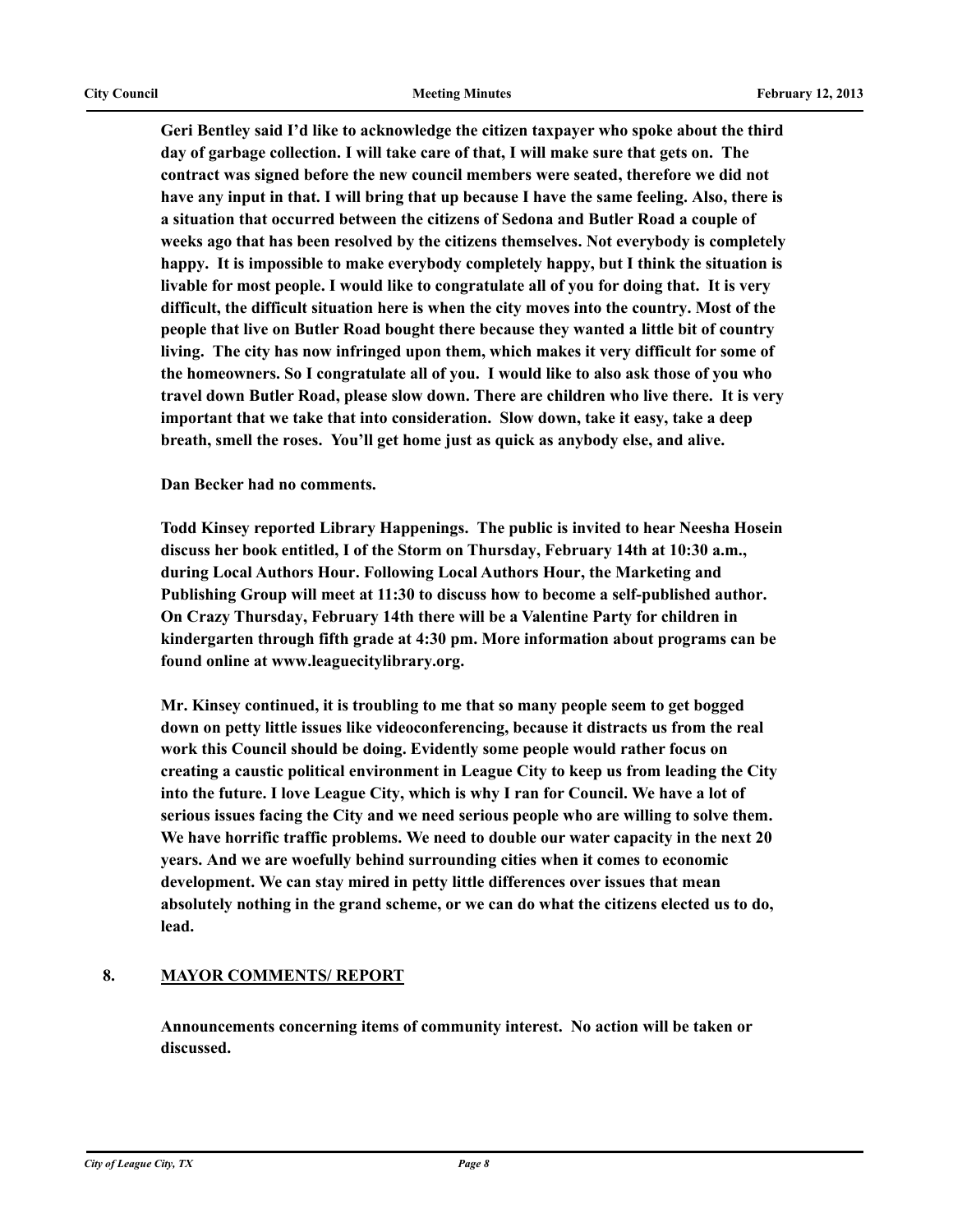**Mayor Paulissen said I want to recognize the League City Chamber of Commerce. We have representatives here tonight, but this Friday they are going to have an event at LaBrisa, which is the State of the City event. That event happens from 11:30 a.m. to 1:00 p.m. It is the Annual State of the City. If you didn't get enough of listening to be tonight, you can come on Friday. I don't know if that's going to help your attendance, or hurt it, but there are still tickets available, so it is probably the best seat in the house on Friday. You can call the Chamber 338-7339 and reserve a seat for that. I also want to talk a little about Valentine's Day. I taught three seniors classes today and I had to specifically talk to all the guys in the audience. I am going to talk to you as well. What is Thursday of this week, guys? It's Valentine's Day, right? This is the one time of year that we get to celebrate our spouses and our significant others, and all the ladies that are behind all these men up here. And the men behind the Ladies that are up here. At any rate, this is one time a year you get to celebrate the family and give to your spouses and recognize them for all the love and support that they give most of us up here for spending two or three times a week here away from our family. Please recognize that, and for all the ladies in the room, Happy Valentine's Day.**

### **9. REPORTS FROM STAFF MEMBERS**

**Announcements concerning items of community interest. No action will be taken or discussed.**

| 9A. | 13-0759 | Presentation of the Certificate of Achievement for Excellence in Financial Reporting by the<br>Government Finance Officer's Association of the United States and Canada for the City of<br>League City's Comprehensive Annual Financial Report (CAFR) for the year ended September<br>30, 2011 (Director of Finance) |
|-----|---------|----------------------------------------------------------------------------------------------------------------------------------------------------------------------------------------------------------------------------------------------------------------------------------------------------------------------|
|     |         | Ms. Rhonda Daugherty, Finance Director from the City of West University Place<br>presented the certificate to the Finance Department on behalf of the Government<br><b>Finance Officers Association.</b>                                                                                                             |
| 9B. | 13-0754 | Presentation of the Investment Report of the City of League City for the quarter ended<br>December 31, 2012. (Director of Finance)                                                                                                                                                                                   |
|     |         | Director of Finance Rebecca Underhill presented the report.                                                                                                                                                                                                                                                          |
| 9C. | 13-0755 | Presentation of the Investment Report of the Section 4B Industrial Development Corporation<br>for the quarter ended December 31, 2012. (Director of Finance)                                                                                                                                                         |
|     |         | Rebecca Underhill presented the report.                                                                                                                                                                                                                                                                              |
| 9D. | 13-0752 | Presentation of the 1st Quarter CIP Status Report for Fiscal Year 2013, as of December 2012<br>(Assistant City Manager, Public Works)                                                                                                                                                                                |
|     |         | Assistant City Manager, Public Works John Baumgartner presented the report.                                                                                                                                                                                                                                          |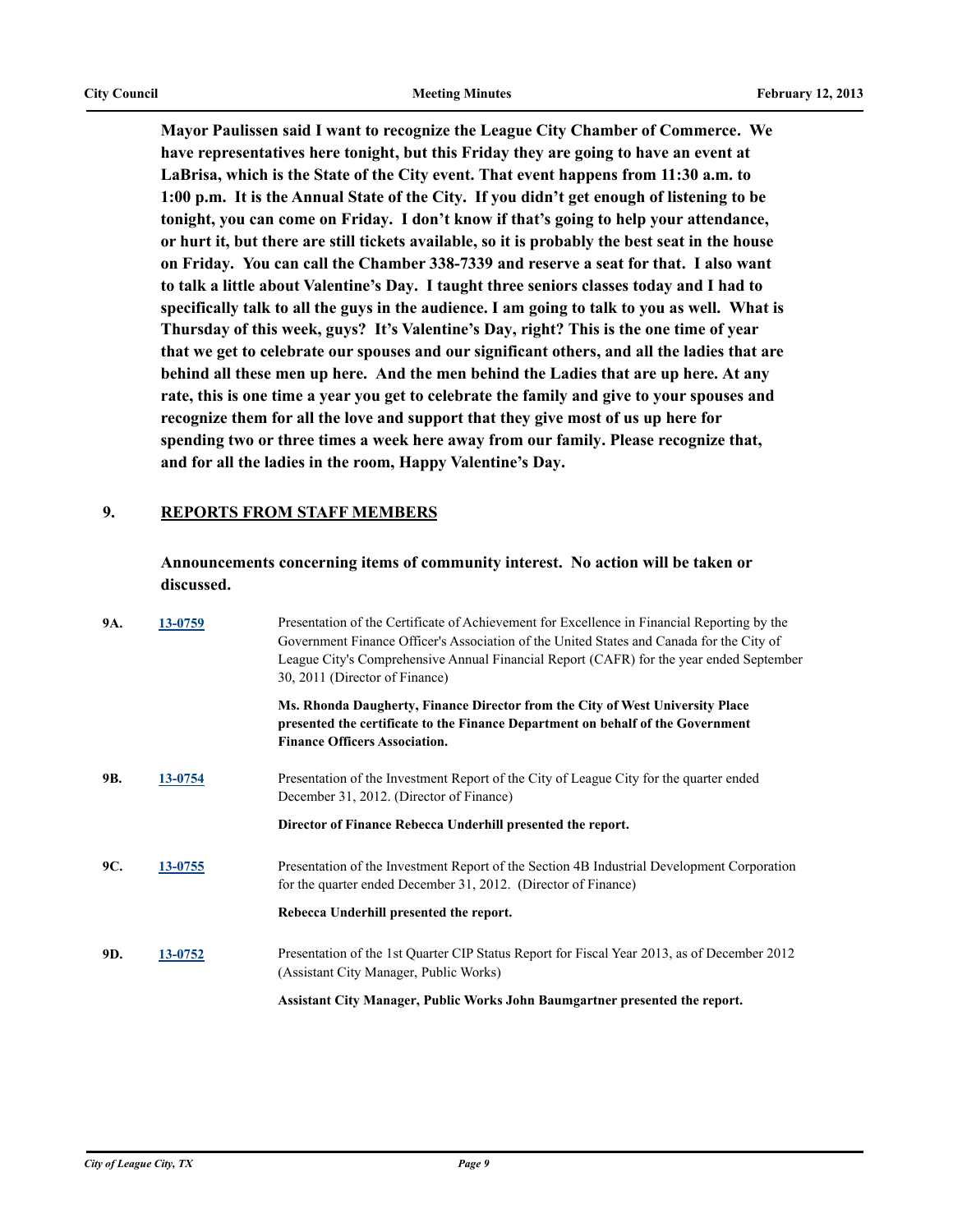### **10. CONSENT AGENDA**

#### Approval of the Consent Agenda

**A motion was made by Mr. Mann, seconded by Mr. Kinsey, to approve Consent Agenda Items 10A through 10P with the exception of 10E, 10H, and 10O. The motion passed by the following vote:**

north SH3 at Walter Hall Park for the League City Arts and Wine Festival (Chief of Police)

**For:** 8 -

Mayor Paulissen, Mr. Becker, Mr. OKeeffe, Ms. Thiess, Mr. Kinsey, Ms. Bentley, Mr. Mann and Ms. Dawson

### **Following Item 11A, Council revisited the Consent Agenda and pulled Item 10F for no action. Staff previously pulled the item at the February 11, 2013 Work Session meeting.**

| 10A. | 13-0778 | Consider and take action on a request by the American Cancer Society for a variance to<br>Chapter 74, Article I, Section 74-1 of the Code of Ordinances of the City of League City<br>entitled "Hours for use of city parks and boat ramps" for use of the Sportsplex on May 10-11,<br>2013 (Director of Parks and Cultural Services) |
|------|---------|---------------------------------------------------------------------------------------------------------------------------------------------------------------------------------------------------------------------------------------------------------------------------------------------------------------------------------------|
|      |         | <b>Approved on the Consent Agenda</b>                                                                                                                                                                                                                                                                                                 |
| 10B. | 13-0761 | Consider and take action on a request on behalf of the League City Arts and Wine Festival to<br>grant a variance to Chapter 110, Article I, Section 110-5 of the Code of Ordinances of the<br>City of League City entitled "Parades and Processions Generally" for lane closures along                                                |

Staff Recommends Approval.

#### **Approved on the Consent Agenda**

**10C. [13-0763](http://leaguecity.legistar.com/gateway.aspx?m=l&id=3611)** Consider and take action on a resolution to enter into an agreement with the Texas Department of Transportation (TxDOT) for the temporary closure of a state right-of-way for the purpose of providing safe ingress and egress of traffic at Walter Hall Park for the League City Arts and Wine Festival on March 23-24, 2013 (Chief of Police)

Staff recommends approval

#### **Resolution No. 2013-06 was approved on the Consent Agenda**

**10D. [13-0767](http://leaguecity.legistar.com/gateway.aspx?m=l&id=3615)** Consider and take action on a request on behalf of the Friends of League City Seniors Foundation, League City Parks and Recreation department to grant a variance to Chapter 110, Article I, Section 110-5 of the Code of Ordinances of the City of League City entitled "Parades and Processions Generally" for April 27, 2013 (Chief of Police)

Staff recommends approval.

**Approved on the Consent Agenda**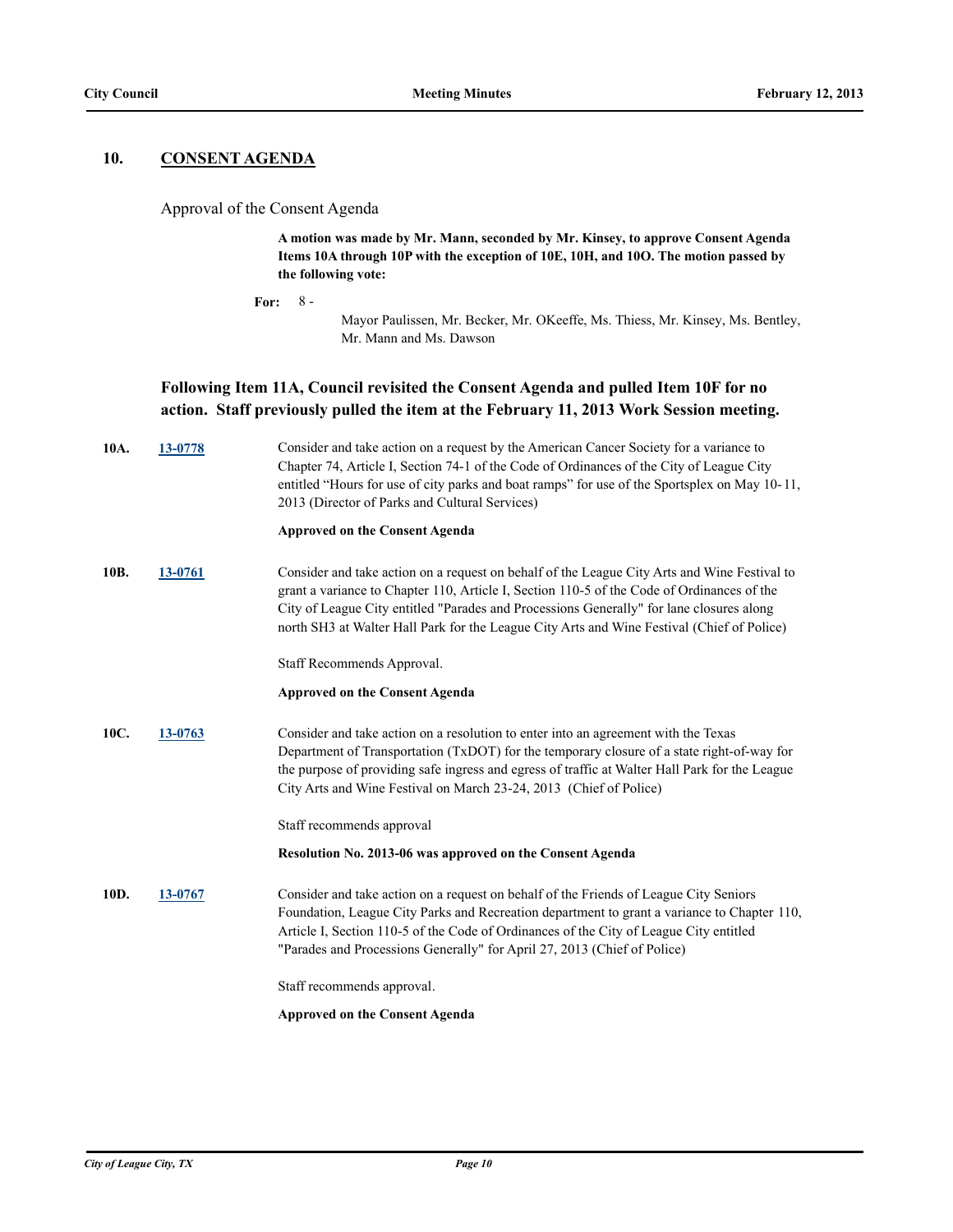| 10E. | 13-0762 | Consider and take action on a resolution adopting a fee schedule for non-consent towing fees<br>as required by Chapter 118, Article II, Section, 118-37 of the Code of Ordinances for the City<br>of League City entitled "Rate Schedule" (Chief of Police)                                                                                                                       |
|------|---------|-----------------------------------------------------------------------------------------------------------------------------------------------------------------------------------------------------------------------------------------------------------------------------------------------------------------------------------------------------------------------------------|
|      |         | Staff recommends approval.                                                                                                                                                                                                                                                                                                                                                        |
|      |         | A motion was made by Mr. OKeeffe, seconded by Ms. Dawson, to discuss.                                                                                                                                                                                                                                                                                                             |
|      |         | A motion was made by Ms. Bentley, seconded by Mr. Kinsey, to approve Resolution No.<br>2013-07 adopting a fee schedule for non-consent towing fees as required by Chapter 118,<br>Article II, Section 118-37 of the Code of Ordinances of the City of League City entitled<br>"Rate Schedule", amending the Standard Non-Consent tow to \$150 and the Heavy Duty<br>tow to \$300. |
|      |         | The motion was amended by Mr. OKeeffe to accept the fees as brought forward by<br>staff. The motion failed for lack of a second.                                                                                                                                                                                                                                                  |
|      |         | A motion was made by Mr. Kinsey, seconded by Mr. Mann, to call the question. The<br>motion passed by the following vote:                                                                                                                                                                                                                                                          |
|      |         | $6 -$<br>For:<br>Mayor Paulissen, Mr. Becker, Ms. Thiess, Mr. Kinsey, Ms. Bentley and Mr. Mann                                                                                                                                                                                                                                                                                    |
|      |         | Opposed:<br>$2 -$<br>Mr. OKeeffe and Ms. Dawson                                                                                                                                                                                                                                                                                                                                   |
|      |         | The motion made by Ms. Bentley, seconded by Mr. Kinsey, to approve the resolution<br>adopting the fee schedule, amending the Standard Non-Consent tow to \$150 and the<br>Heavy Duty tow to \$300, and adopting other fees as presented by staff passed by the<br>following vote:                                                                                                 |
|      |         | 7 -<br>For:<br>Mayor Paulissen, Mr. Becker, Ms. Thiess, Mr. Kinsey, Ms. Bentley, Mr. Mann and<br>Ms. Dawson                                                                                                                                                                                                                                                                       |
|      |         | $1 -$<br><b>Opposed:</b><br>Mr. OKeeffe                                                                                                                                                                                                                                                                                                                                           |
| 10F. | 13-0794 | Consider and take action on a resolution in support of the application for a continuation grant<br>from the Office of the Governor of Texas, Criminal Justice Division for the League City<br>Police Department Crime Victim Assistance Program. (Chief of Police)                                                                                                                |
|      |         | Staff recommends approval                                                                                                                                                                                                                                                                                                                                                         |
|      |         | <b>No Action - Pulled by Staff</b>                                                                                                                                                                                                                                                                                                                                                |
| 10G. | 13-0766 | Consider and take action to approve the award of Bid 13-004 Storz Hydrant Converters to<br>Nevada Pacific Fire & Safety (Director of Finance)                                                                                                                                                                                                                                     |
|      |         | Staff recommends approval                                                                                                                                                                                                                                                                                                                                                         |
|      |         | <b>Approved on the Consent Agenda</b>                                                                                                                                                                                                                                                                                                                                             |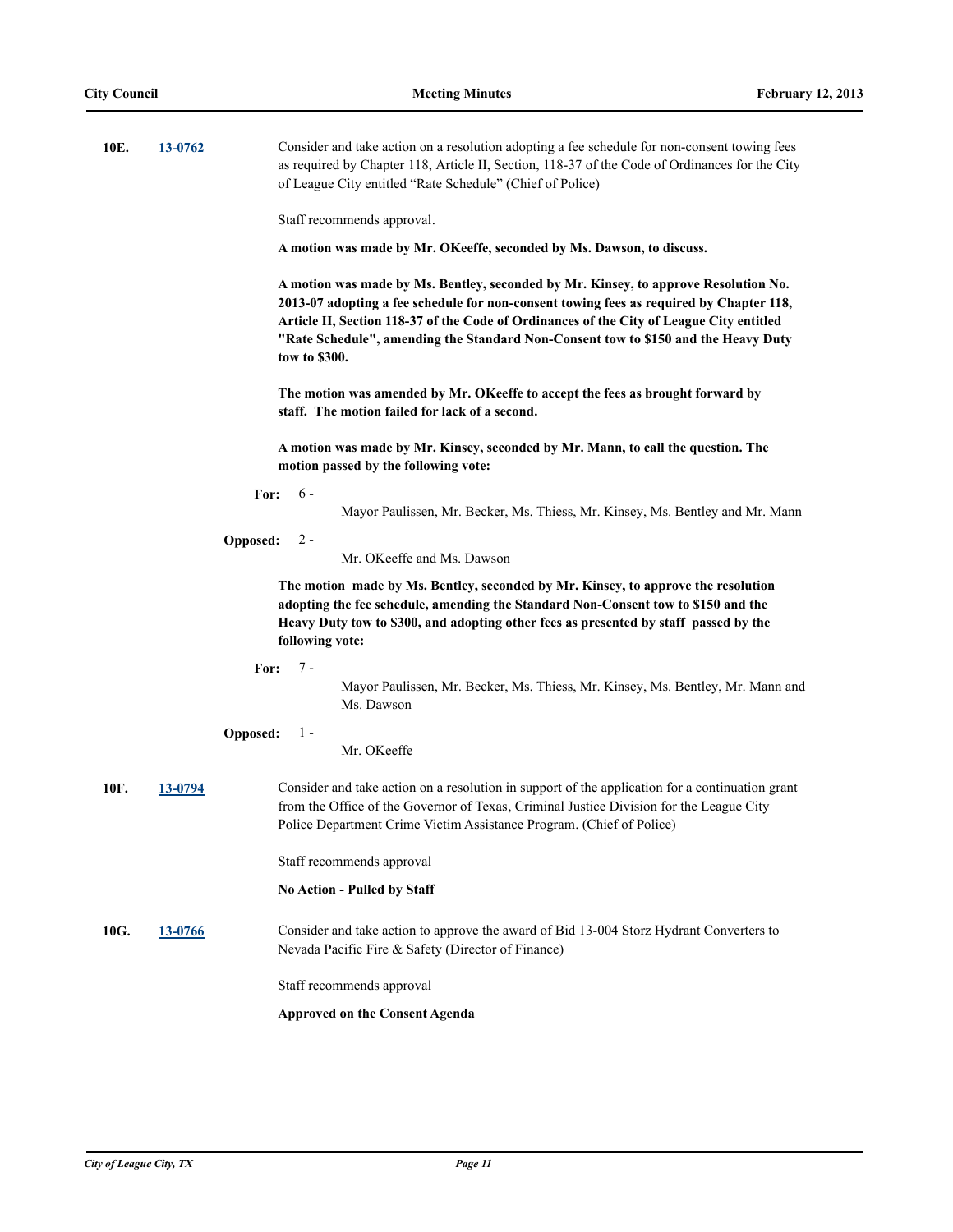| 10H. | 13-0769 | Consider and take action on the replacement purchase of three (3) police vehicles that were<br>totaled in accidents. (Director of Finance)                                                                                                                                                                                                |
|------|---------|-------------------------------------------------------------------------------------------------------------------------------------------------------------------------------------------------------------------------------------------------------------------------------------------------------------------------------------------|
|      |         | Staff recommends approval.                                                                                                                                                                                                                                                                                                                |
|      |         | A motion was made by Mr. Becker, seconded by Mr. Mann, to approve the replacement<br>purchase of three (3) police vehicles that were totaled in accidents. The motion passed<br>by the following vote:                                                                                                                                    |
|      |         | $8-$<br>For:                                                                                                                                                                                                                                                                                                                              |
|      |         | Mayor Paulissen, Mr. Becker, Mr. OKeeffe, Ms. Thiess, Mr. Kinsey, Ms. Bentley,<br>Mr. Mann and Ms. Dawson                                                                                                                                                                                                                                 |
| 10I. | 13-0756 | Consider and take action on a resolution approving the City of League City's Investment<br>Policy and the Investment Policy of the 4B Industrial Development Corporation (Director of<br>Finance).                                                                                                                                        |
|      |         | Staff recommends approval.                                                                                                                                                                                                                                                                                                                |
|      |         | Resolution No. 2013-08 was approved on the Consent Agenda                                                                                                                                                                                                                                                                                 |
| 10J. | 13-0757 | Consider and take action on a resolution affirming that the administrative and clerical<br>personnel employed in the municipal court report administratively to the city manager and<br>judicially to the municipal court judges; and to confirm the appointment of the court clerk and<br>the deputy court clerks. (Director of Finance) |
|      |         | Staff recommends approval.                                                                                                                                                                                                                                                                                                                |
|      |         | Resolution No. 2013-09 was approved on the Consent Agenda                                                                                                                                                                                                                                                                                 |
| 10K. | 13-0771 | Consider and take action on acceptance of the municipal infrastructure and associated<br>easements to serve the northeast corner of FM 270 and League City Parkway within<br>Galveston County Municipal Utility District No. 43 (Assistant City Manager, Public Works)                                                                    |
|      |         | Staff recommends approval.                                                                                                                                                                                                                                                                                                                |
|      |         | <b>Approved on the Consent Agenda</b>                                                                                                                                                                                                                                                                                                     |
| 10L. | 13-0760 | Consider and take action on acceptance of a proposal from HR Green, Inc. for engineering<br>and construction phase services for the paving overlay of Columbia Memorial Parkway from<br>FM 518 to SH 96 and Tuscan Lakes Boulevard from SH 96 to FM 646 (Assistant City<br>Manager, Public Works)                                         |
|      |         | Staff recommends approval.                                                                                                                                                                                                                                                                                                                |
|      |         | <b>Approved on the Consent Agenda</b>                                                                                                                                                                                                                                                                                                     |
| 10M. | 13-0774 | Consider and take action on award of a construction contract for the 24-inch Water<br>Distribution Line along Cedar Gully from FM 518 to Alderwood (CIP WT1202); and<br>authorization of a Work Change Directive budget and procedure (Assistant City Manager,<br>Public Works)                                                           |
|      |         | Staff recommends approval.                                                                                                                                                                                                                                                                                                                |
|      |         | <b>Approved on the Consent Agenda</b>                                                                                                                                                                                                                                                                                                     |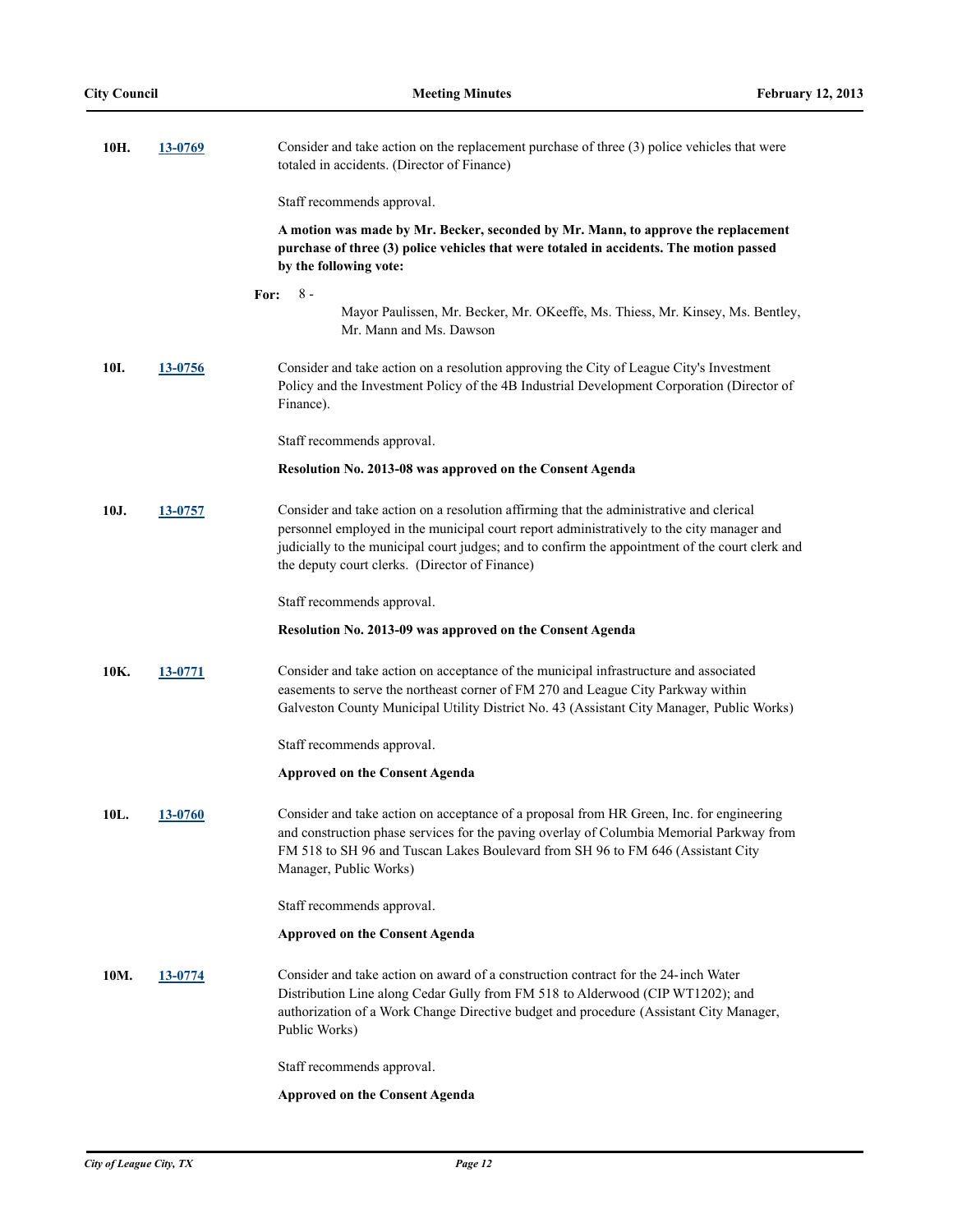| 10N. | 13-0770 | Consider and take action on the purchase of two (2) pulsed air mixing systems for the Walker<br>Street Water Booster Station and the Eastside Elevated Storage Tank for the amount of<br>\$99,999 (Assistant City Manager, Public Works)                                                                                                                                                                                                                                                                                                                                                                                                                                                  |
|------|---------|-------------------------------------------------------------------------------------------------------------------------------------------------------------------------------------------------------------------------------------------------------------------------------------------------------------------------------------------------------------------------------------------------------------------------------------------------------------------------------------------------------------------------------------------------------------------------------------------------------------------------------------------------------------------------------------------|
|      |         | Staff recommends purchase from Water Tech, Inc.                                                                                                                                                                                                                                                                                                                                                                                                                                                                                                                                                                                                                                           |
|      |         | <b>Approved on the Consent Agenda</b>                                                                                                                                                                                                                                                                                                                                                                                                                                                                                                                                                                                                                                                     |
| 10O. | 13-0795 | Consider and take action on a resolution for cancellation of project and advance funding<br>agreement with the State of Texas for access management improvements on FM 518 from Bay<br>Area Boulevard to FM 2094 [Project TR1203] (Assistant City Manager, Public Works)                                                                                                                                                                                                                                                                                                                                                                                                                  |
|      |         | Staff recommends approval.                                                                                                                                                                                                                                                                                                                                                                                                                                                                                                                                                                                                                                                                |
|      |         | No Action - Staff requested that this item be pulled                                                                                                                                                                                                                                                                                                                                                                                                                                                                                                                                                                                                                                      |
| 10P. | 13-0758 | Consider and take action on Ordinance No. 2013-07 amending Ordinance 2005-24, Z12-08<br>(Highpoint Storage), to rezone approximately 8.9 acres in the Bay Colony PUD from<br>"CO-PUD" (Office Commercial with a Planned Unit Development) Overlay to "CG-PUD"<br>(General Commercial with a Planned Unit Development) Overlay, legally described as a<br>portion of Reserve A (1-2) of the Bay Colony Commercial Reserves, Section 1 Subdivision,<br>generally located north of FM 517 and west of FM 646, with the approximate address being<br>in the 800 block of FM 517 and the 5500 - 5600 block of FM 646 in League City - Second<br>Reading (Director of Planning and Development) |
|      |         | Planning & Zoning Commission recommended approval 7-0-0 on December 17, 2012<br>Council approved first reading 7-0-0 with 1 absent on January 22, 2013                                                                                                                                                                                                                                                                                                                                                                                                                                                                                                                                    |

**Ordinance No. 2013-07 Second Reading was approved on the Consent Agenda**

### **END OF CONSENT AGENDA**

### **11. OLD BUSINESS**

**11A. [13-0805](http://leaguecity.legistar.com/gateway.aspx?m=l&id=3653)** Consider and take action on an Addendum to Contract for Visitor Center Services (Director of Planning and Development)

> Council postponed to January 22, 2013 7-0-0 with 1 absent on 01/08/13. Council postponed to February 12, 2013 5-2-0 with 1 absent on 01/22/13.

**A motion was made by Mr. OKeeffe, seconded by Ms. Dawson, for discussion.**

**The motion was amended by Mr. OKeeffe to approve the contract for \$60,940 for FY 2013, to include Saturday hours of 10:00 a.m. to 2:00 p.m., less the prepaid amount of \$16,240 that was received by the Chamber in September 2011. The motion failed for lack of a second.**

**A motion was made by Mr. Mann, seconded by Mr. Kinsey, to approve the Addendum to Contract for Visitor Center Services. The motion passed by the following vote:**

**For:** 7 -

Mayor Paulissen, Mr. Becker, Ms. Thiess, Mr. Kinsey, Ms. Bentley, Mr. Mann and Ms. Dawson

**Opposed:** 1 -

Mr. OKeeffe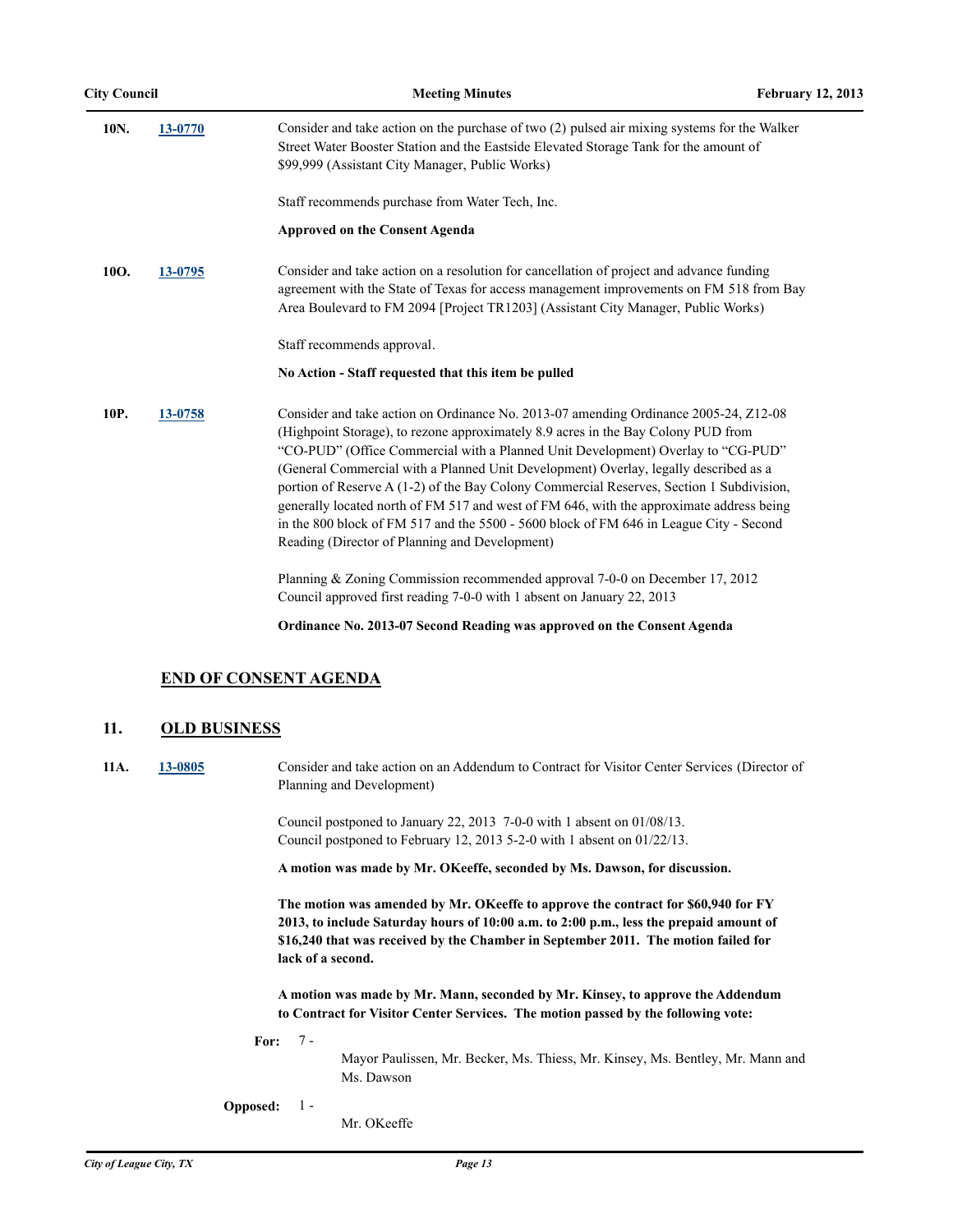**Mayor Paulissen said we have a housekeeping matter regarding the consent agenda, Item 10F was requested to be pulled at the meeting last night and we need to amend the vote to exclude this item 10F**

> **The motion was amended by Mr. Mann, seconded by Mr. Kinsey, to exclude Item 10F from approval on the Consent Agenda. The motion passed by the following vote:**

**For:** 8 -

> Mayor Paulissen, Mr. Becker, Mr. OKeeffe, Ms. Thiess, Mr. Kinsey, Ms. Bentley, Mr. Mann and Ms. Dawson

#### **12. NEW BUSINESS**

| 12A. | 13-0782 | Consider and take action to excuse absences (City Secretary) |  |
|------|---------|--------------------------------------------------------------|--|
|      |         |                                                              |  |

**Council Member Becker was absent at the Council Planning Session on January 26, 2013.**

**A motion was made by Mr. Kinsey, seconded by Mr. Mann, to excuse Council Member Becker's absence. The motion passed by the following vote:**

**For:** 7 -

> Mayor Paulissen, Mr. Becker, Ms. Thiess, Mr. Kinsey, Ms. Bentley, Mr. Mann and Ms. Dawson

#### **Opposed:** 1 -

Mr. OKeeffe

**12B. [13-0793](http://leaguecity.legistar.com/gateway.aspx?m=l&id=3641)** Consider and take action on a contract with Clear Creek Independent School District regarding the construction of League Elementary Park (Director of Planning and Development)

> **A motion was made by Mayor Paulissen, seconded by Ms. Dawson, to approve a contract with Clear Creek Independent School District regarding the construction of League Elementary Park. The motion passed by the following vote:**

**For:** 6 -

> Mayor Paulissen, Mr. OKeeffe, Ms. Thiess, Mr. Kinsey, Mr. Mann and Ms. Dawson

**Opposed:**  $2 -$ 

Mr. Becker and Ms. Bentley

### **12C. [13-0798](http://leaguecity.legistar.com/gateway.aspx?m=l&id=3646)** Consider and take action on a resolution to preserve Second Amendment rights for League City residents (Council Member Thiess and Council Member Kinsey)

**The rules were suspended and Item 12C was moved forward and addressed following Item 6. Citizens Request for Hearing Before City Council.**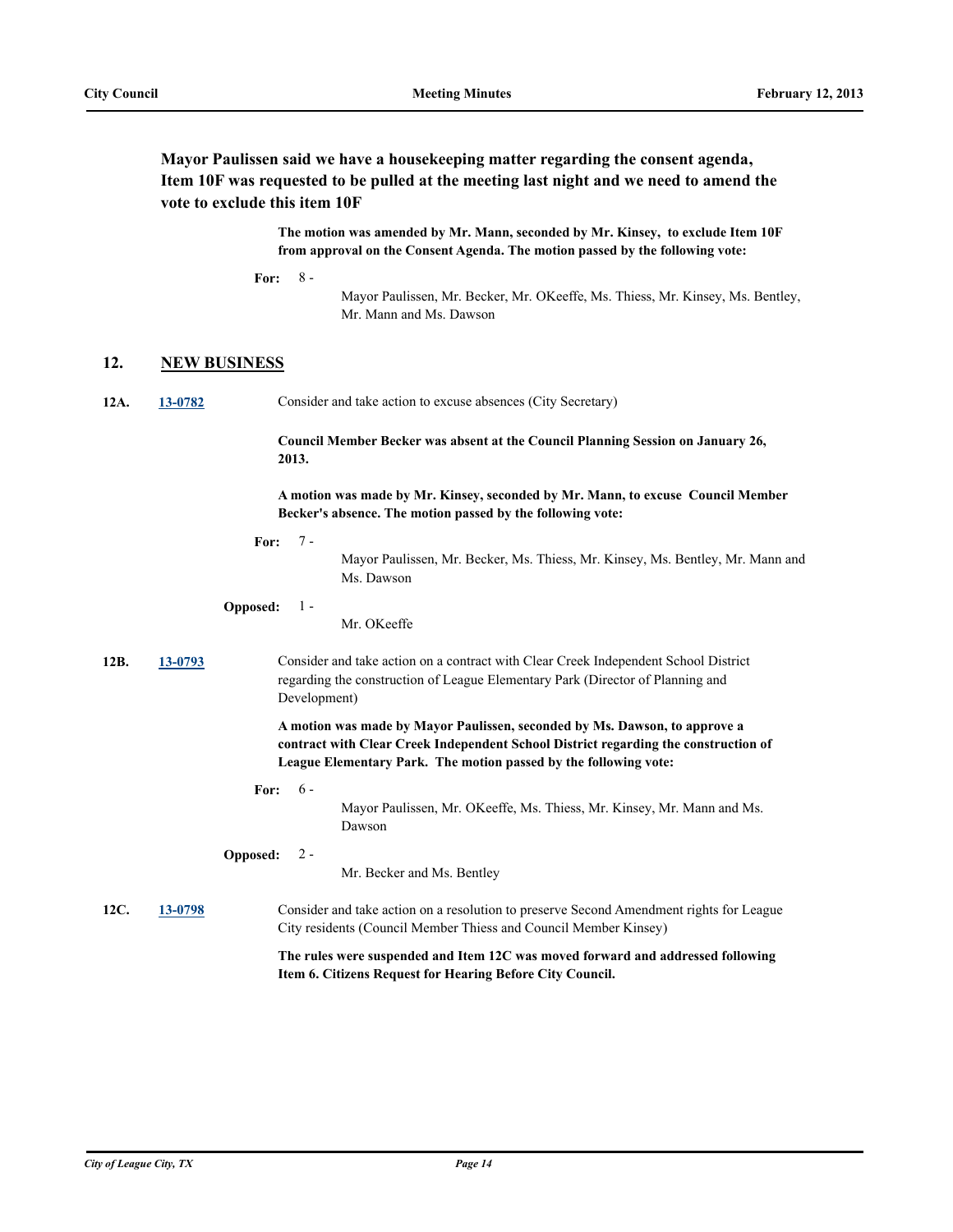### **13. FIRST READING OF ORDINANCES**

| 13A. | 13-0790 | Consider and take action on an ordinance amending Chapter 2, Article II of the Code of<br>Ordinances of the City of League City, Texas entitled "City Council," adopting provisions<br>governing the excusal of councilmember absences from city council meetings (Mayor<br>Paulissen) |
|------|---------|----------------------------------------------------------------------------------------------------------------------------------------------------------------------------------------------------------------------------------------------------------------------------------------|
|      |         | <b>Pulled by Mayor Paulissen</b>                                                                                                                                                                                                                                                       |
| 13B. | 13-0801 | Consider and take action on an ordinance amending Chapter 78, Article II of the Code of<br>Ordinances for the City of League City, Texas entitled "Solicitors". (Chief of Police)                                                                                                      |
|      |         | Staff recommends approval.                                                                                                                                                                                                                                                             |
|      |         | A motion was made by Mr. Becker, seconded by Ms. Dawson, to approve Ordinance No.<br>2013-10 amending Chapter 78, Article II of the Code of Ordinances for the City of<br>League City, Texas entitled "Solicitors". The motion passed by the following vote:                           |
|      |         | $8 -$<br>For:<br>Mayor Paulissen, Mr. Becker, Mr. OKeeffe, Ms. Thiess, Mr. Kinsey, Ms. Bentley,<br>Mr. Mann and Ms. Dawson                                                                                                                                                             |
| 13C. | 13-0806 | Consider and take action on an ordinance giving consent to file legislation creating the<br>Westwood Management District (Director of Planning and Development)                                                                                                                        |
|      |         | A motion was made by Mr. Becker, seconded by Mr. Mann, to approve an ordinance<br>giving consent to file legislation creating the Westwood Management District.                                                                                                                        |
|      |         | The motion was amended by Mr. Becker, seconded by Mr. Mann, to deny the<br>ordinance.                                                                                                                                                                                                  |
|      |         | The motion was amended by Mr. Becker, seconded by Mr. Mann, to postpone<br>indefinitely. The motion passed by the following vote:                                                                                                                                                      |
|      |         | $8 -$<br>For:<br>Mayor Paulissen, Mr. Becker, Mr. OKeeffe, Ms. Thiess, Mr. Kinsey, Ms. Bentley,<br>Mr. Mann and Ms. Dawson                                                                                                                                                             |

## **14. TABLED ITEMS SUBJECT TO RECALL**

### **15. ITEMS ADDED AFTER ELECTRONIC AGENDA COMPLETED**

## **16. EXECUTIVE (CLOSED) SESSION (S)**

### **17. ACTION ITEM(S) FROM EXECUTIVE SESSION(S)**